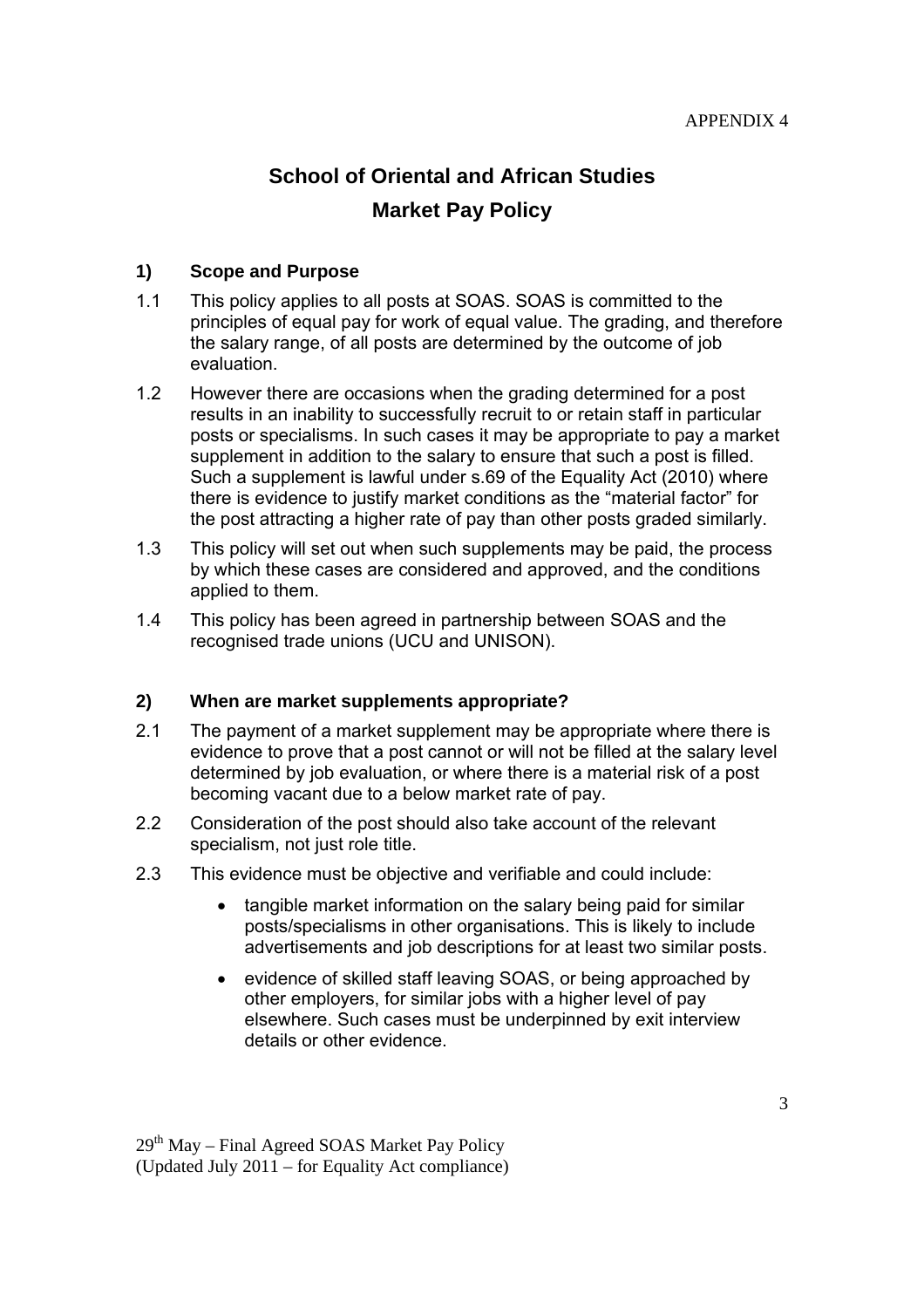- evidence of two unsuccessful recruitment attempts in the preceding six months
- 2.4 Where such circumstances exist, recruiting managers must contact Human Resources for advice. HR will maintain a range of market pay information and will consider the case and confirm where there is sufficient evidence to both justify a market supplement and to withstand any challenges under Equal Pay legislation.
- 2.5 Consideration of requests to pay market supplements will be given on a case by case basis.
- 2.6 HR will also confirm the value of any market supplement and the conditions that apply to it.
- 2.7 Where a market supplement is being considered for existing or new staff all trade unions shall be informed of the need and level of such a market supplement and be provided with the relevant supporting evidence justifying it.

# **3) Conditions attached to Market Supplements**

- 3.1 Market supplements will be paid on a time limited basis for up to a maximum of two years. A further review of market conditions will then take place to determine whether the continuation of a market supplement is justifiable or necessary. Where there ceases to be an organisational need or market justification for a supplement, payment will be terminated and six months notice will be given. Any extension or cessation will be reported to all trade unions together with the supporting evidence justifying the action.
- 3.2 Further particulars of such posts must identify market supplements as a distinct and separate element of pay and must state the duration of the supplement.
- 3.3 A market supplement will be for a fixed amount and will not be subject to annual cost of living increases. The supplement will be superannuated – determined by the rules of the appropriate pension schemes. These conditions will be confirmed in the Contract of Employment. Market supplements will also be subject to statutory deductions e.g. tax and national insurance.
- 3.4 Market supplements are paid in relation to specific posts/specialisms. Therefore where it is agreed that the payment of a market supplement is appropriate, all staff carrying out the duties of the post in the particular, identified specialism (if appropriate) must receive the same supplement on the same conditions.